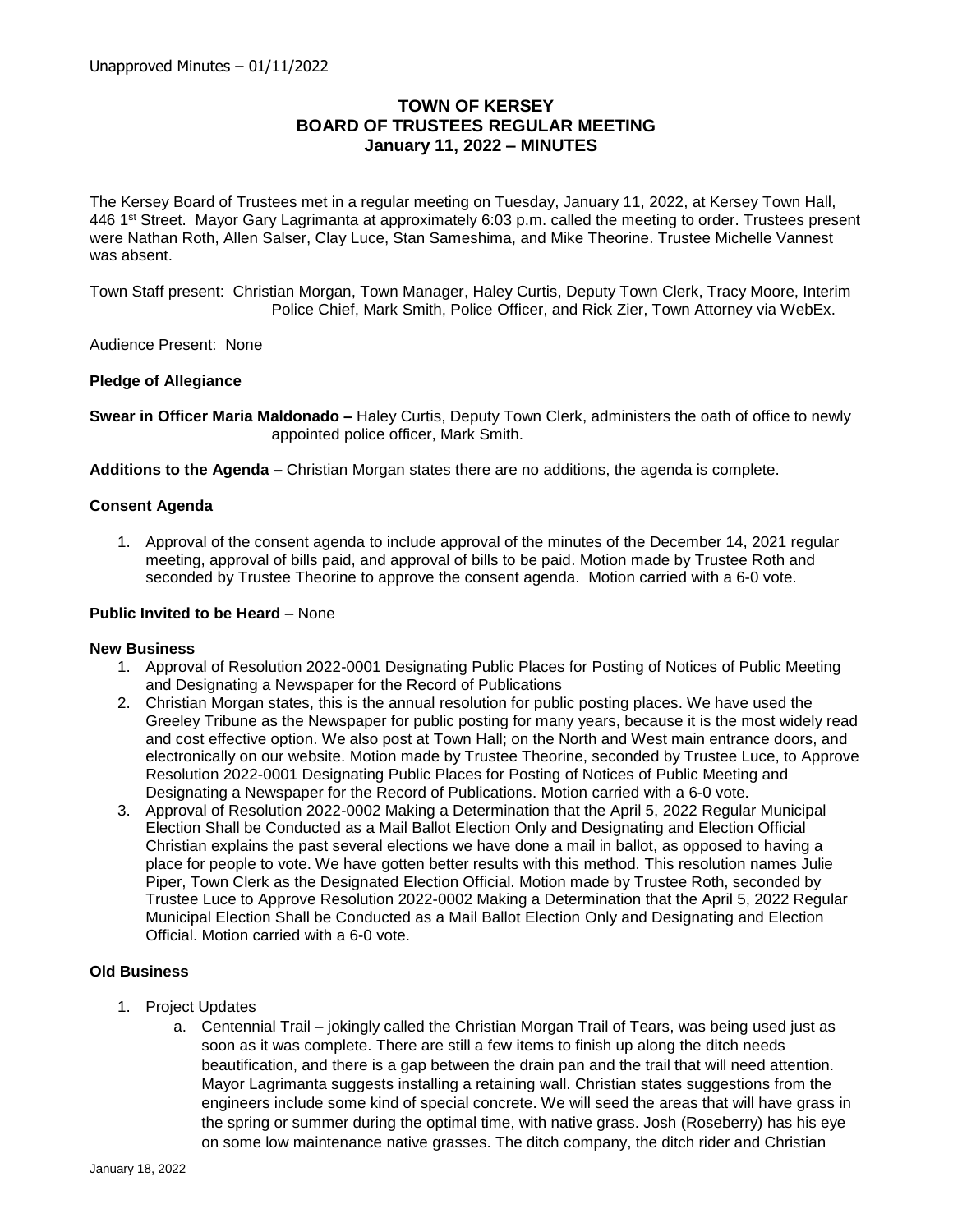## Unapproved Minutes – 01/11/2022

walked the entire trail. The ditch company is very happy with how it turned out. Mayor Lagrimanta asks about surprising the Latham Ditch Company with a plaque? Maybe include the Museum group. Christian says, that it the plan and he has something in the works.

### **Staff Communication**

- a. Chamber of Commerce– Trustee Luce states they met on Monday, but did not accomplish much. The Treasurer was not present, so they don't have official counts from the Chili Supper at the Holiday Festival. They discussed who might fill his spot when he leaves, the do like having a council member present. Mayor Lagrimanta inquires how much longer Clay things he will be here. Clay says he is unsure, but he thinks probably 4 to 6 weeks.
- b. Tree Board Trustee Salser states there was no Tree Board meeting today, the next one will be the 2<sup>nd</sup> Tuesday of February.
- c. Town Manger Christian states we had a double snow, and 2 essential snow plowing personnel out with COVID. We are doing the best we can. Christian says he and the Mayor went out one evening. Christian says he thinks we should probably look at building up another plow truck, something like the one ton we have. The Mayor suggests getting a straight blade with an angling plow, as opposed to the V plow we have now. Christian thinks in the future it would be good to have 3 trucks. Mayor Lagrimanta suggests the possibility of getting Christian an assistant so he can be out and about more. Trustee Theorine asks about having a "seasonal" person in Town to do that type of work. Mayor Lagrimanta says the insurance liability would be very high, snow plowing is a learned trade. Trustee Roth states his only concern was around the school because people were parking to pick up their kids. Christian states the residential streets are hard, because people get upset if you plow them in, but they also get upset if you don't plow.

Christian states he as talked to Rick (Zier) about this a little bit, some Towns have a concept review process for new projects. That would allow the applicant(s) to make adjustments to their project to fit what the Board is looking for. Maybe we don't want to do that in front of the whole Board (of Trustees), but looking at maybe 2 people. Developers run the risk of going through the process and making it all the way to the Board (of Trustees), to be told no. The could encourage more development. Trustee Roth inquires, what is the hesitation for putting it in front of the whole Board? Christian states there are several things, we don't want something to change in the vote and there being a record that the Board had already in a round about way approved it, then it being denied in the end. Roth states, we can attend the Planning and Zoning meetings. Christian states, he does not recommend that because once and application is approved (or accepted), you (Trustees) are not allowed to do research, visit the site, interview people, etc. You would want to remain neutral, there is a liaison from the Board (of Trustees) present at the Planning and Zoning meetings. Rick would rather have this be a less formal thing, so that it is not required to be posted as a public meeting to add a layer of protection for all parties. Mayor Lagrimanta says he thinks this is a good idea, we have a couple of months to figure out how and who will do it. Christian finishes by saying, he would suggest waiting until after the election, then we can do a resolution and find interested members. The members can alternate every few months.

Christian says, Kersey Days fireworks display will no longer be provided by or ignited by Platte Valley Fire District (PVFD). Christian and James (Neill) sat in on a meeting. Christian and James know where to purchase the fireworks, but until we see prices and find someone that would ignite them, we don't know where to start problem solving. Mayor Lagrimanta states he knows of someone outside of Town that might be able to help. Christian goes on to say he is not shocked, but now the Town has to figure it out because people expect it. Christian says he believes it was 10's of thousands of dollars to put on a show like this. Mayor Lagrimanta suggests hiring a consultant to help James with all of this.

Christian says he is hoping to bring the storm water team in for a concept plan.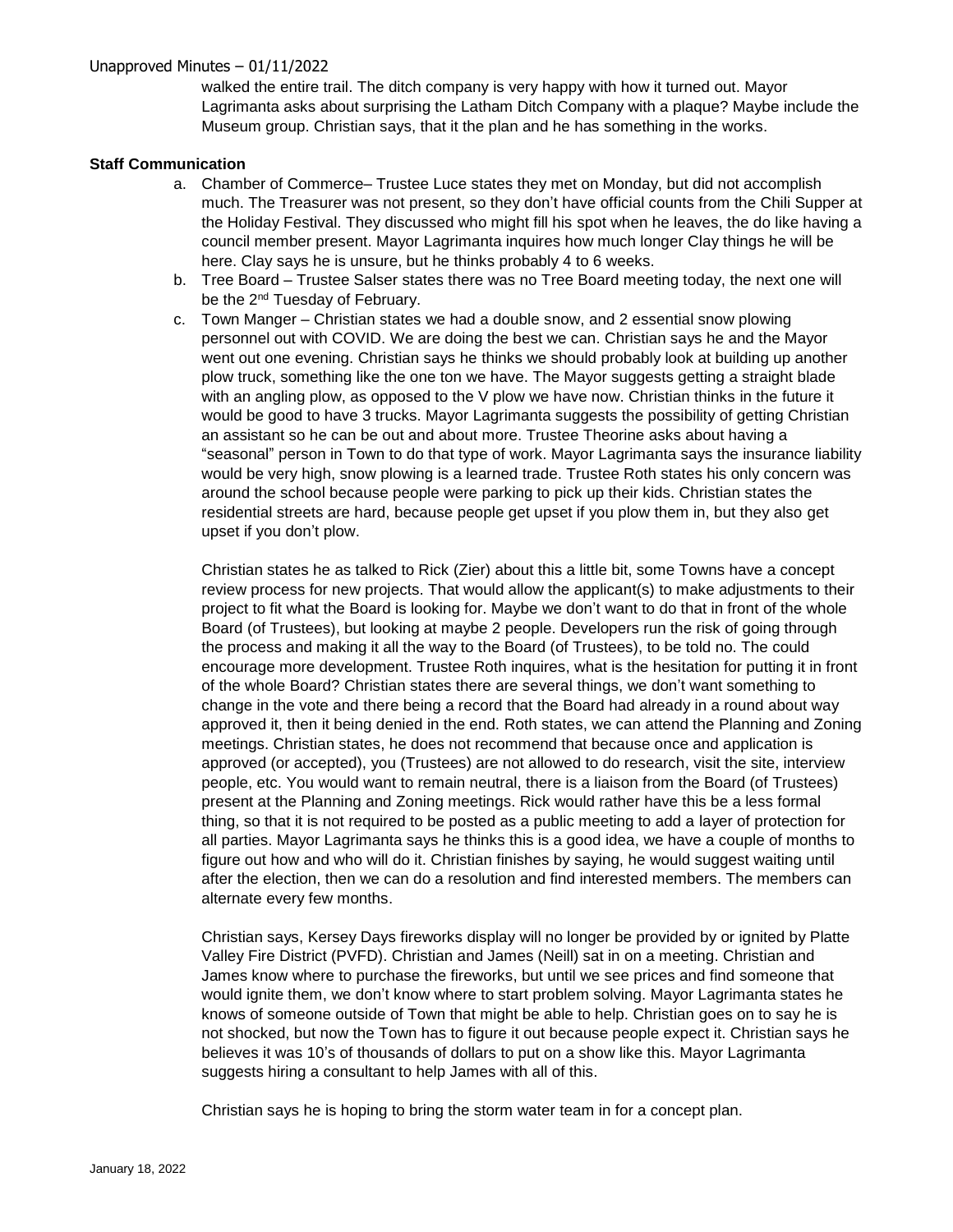## Unapproved Minutes – 01/11/2022

Christian says since the Resolution for the Ballot Issue about reducing the size of the board from 6 to 4 passed, this is your opportunity to talk to people about it when you are out and about. Talk to people about your stance on this issue.

Christian says the 2021 numbers are in place now, we had a great year. We budgeted \$250,000, and received \$504,000 in the street budget; budgeted \$500,000 in the general fund and received about \$1,000,000. These numbers definitely include oil and gas money, but very little development. This is the first time we have broken the \$1,000,000 in revenue. Mayor Lagrimanta inquires how the new changes coming will impact the oil and gas revenue? Christian states it is very hard to estimate and/or track that. We are very conservative in the way we budget, but it's very hard to say. Mayor Lagrimanta says, there are so many people in Town now compared to a couple years ago. Christian says, buy local whenever you can. Trustee Roth says, think of all the online businesses. Christian agrees, online sales are huge. Mayor Lagrimanta asks about interest in coming to take over the Kersey bank. Christian says he is not sure, he is not entitled to that information. Trustee Luce says that he believes there might be a clause stating whomever takes over cannot open another bank in that building.

d. Town Attorney – Rick Zier says Happy New Year, and he is happy to see Stan here in person this evening.

## **Board of Trustee Communications**

#### Trustee Luce – Nothing

#### Trustee Salser- Nothing

Trustee Thoerine says, after talking with his wife he is planning to run in the upcoming election, if you would sign his petition. Trustee Theorine would like the support of his fellow Board (of Trustee) members, all agree. Trustee Roth says someone asked him if the large dip along the North East corner of Hill and First can be fixed. Christian states, we will go check it out.

Mayor Lagrimanta expresses his thanks to Mark (Herrick), Josh (Roseberry), and Christian (Morgan) for doing what they could to deal with the snow. There will always be issues, no matter what. Please give them (Mark and Josh) our thanks.

### **Executive Session**

1. Motion was made by Trustee Theorine, seconded by Trustee Luce to enter and Executive Session for discussion of personnel matter under CRS Section 24-6-402(4)(f) and not involving: any specific employees who have requested discussion of the matter in open session; any member of the City Council or any elected official; the appointment of any person to fill an office on the City Council or of an elected official; or personnel policies that do not require the discussion of matter personal to particular employees: Chief of Police Position. Motion carried unanimously.

The Board (of Trustees) went into Executive Session at approximately 7:03 p.m.

The Board (of Trustees) Regular Meeting resumed at approximately 7:53 p.m.

Christian Morgan states, you can take action on the Police Chief position this evening if you would like to. The group unanimously agrees to take action. Mayor Lagrimanta calls for input on appointing Tracy Moore the Chief of Police. Trustee Luce states, he would like to see Tracy get this position. Trustee Sameshima states he previously didn't know much about Tracy, but has learned a great deal this evening, he supports it. Trustee Salser stated he had never met Tracy before tonight; he is all in favor. Trustee Theorine states he is very excited to see what Tracy will do for the Town of Kersey. Trustee Roth says he is excited for Tracy; (speaking to Tracy) I am one hundred percent with you on this. Trustee Roth goes on to thank Tracy for considering us, and agrees with Trustee Theorine, he is excited to see what great things Tracy will do. Mayor Lagrimanta says, Tracy is his hero. He is proud and thankful that Tracy has chosen to start a career as a Chief here, looking forward to seeing him and talking to him more. Mayor Lagrimanta states, you have our unanimous vote yes, welcome to the Town of Kersey as the Chief. Christian say, the swearing in a Chief will take place in February, but the change is effective immediately.